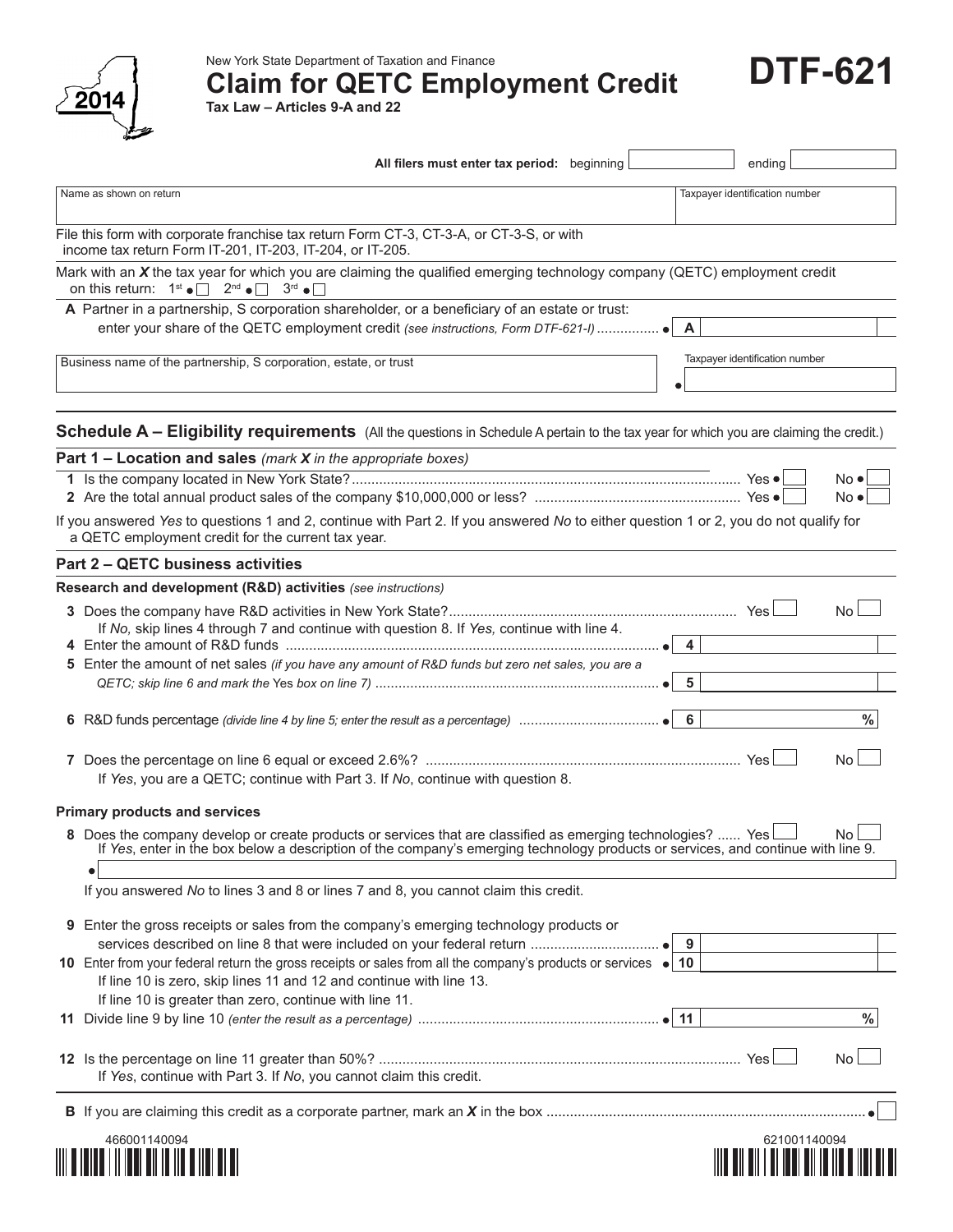| 13 Enter the total expenditures attributable to the development or creation of emerging |       |               |  |
|-----------------------------------------------------------------------------------------|-------|---------------|--|
|                                                                                         |       |               |  |
|                                                                                         |       |               |  |
|                                                                                         |       |               |  |
|                                                                                         |       |               |  |
|                                                                                         |       | $\frac{0}{0}$ |  |
|                                                                                         |       |               |  |
|                                                                                         | Yes l | No L          |  |
| If Yes, continue with Part 3. If No, stop. You cannot claim this credit.                |       |               |  |

## **Part 3 – Computation of average number of full-time employees in New York State for the current tax year and three-year base period**

| Current tax year                                                                                                                                                                                                                                                                                                                                     | March 31 | June 30 | Sept. 30 | Dec. 31 | Total        |                      |
|------------------------------------------------------------------------------------------------------------------------------------------------------------------------------------------------------------------------------------------------------------------------------------------------------------------------------------------------------|----------|---------|----------|---------|--------------|----------------------|
| Number of full-time employees in<br>New York State                                                                                                                                                                                                                                                                                                   |          |         |          |         |              |                      |
| 17 Average number of full-time employees in New York State for the current tax year                                                                                                                                                                                                                                                                  |          |         |          |         | $\bullet$ 17 |                      |
| Number of full-time employees in<br>New York State for three-year<br>base period                                                                                                                                                                                                                                                                     | March 31 | June 30 | Sept. 30 | Dec. 31 | Total        |                      |
| First year                                                                                                                                                                                                                                                                                                                                           |          |         |          |         |              |                      |
| Second year                                                                                                                                                                                                                                                                                                                                          |          |         |          |         |              |                      |
| Third year                                                                                                                                                                                                                                                                                                                                           |          |         |          |         |              |                      |
| 19 Percentage of employment for full-time employees in New York State (divide line 17 by line 18; enter<br>If your percentage of employment for full-time employees in New York State on line 19 is less than 101%, do not complete<br>Schedule B; see instructions.<br>If your percentage of employment is at least 101%, continue with Schedule B. |          |         |          |         | $\bullet$ 18 | $\%$<br>$\bullet$ 19 |
| Schedule B - Computation of credit for the current tax year                                                                                                                                                                                                                                                                                          |          |         |          |         |              |                      |
|                                                                                                                                                                                                                                                                                                                                                      |          |         |          |         |              |                      |
|                                                                                                                                                                                                                                                                                                                                                      |          |         |          |         | $\bullet$ 21 |                      |
|                                                                                                                                                                                                                                                                                                                                                      |          |         |          |         | $\bullet$ 22 |                      |
|                                                                                                                                                                                                                                                                                                                                                      |          |         |          |         | 23           | 1000 00              |
|                                                                                                                                                                                                                                                                                                                                                      |          |         |          |         |              |                      |



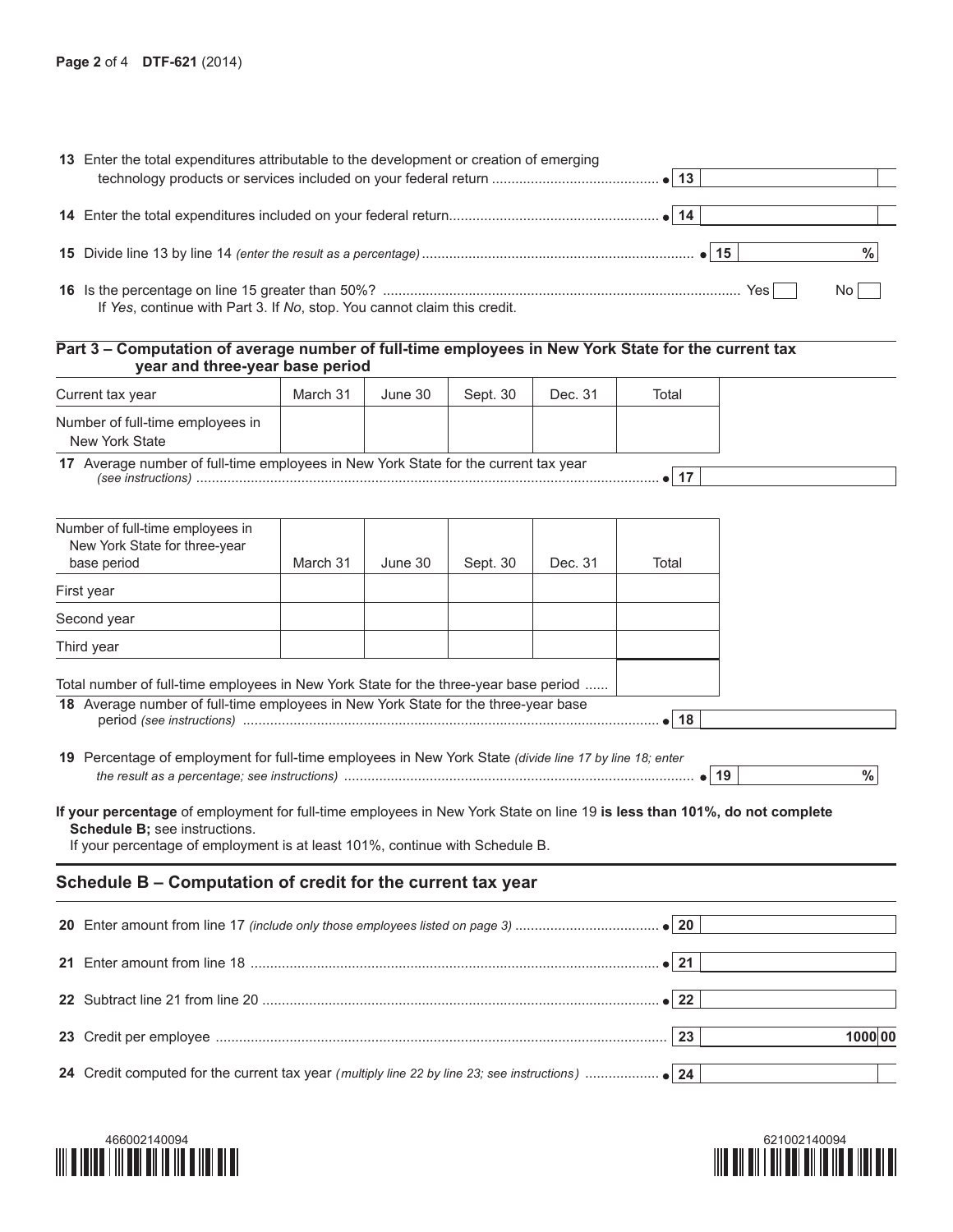## **Additional information for Schedule B – Employee listing**

List below each employee used to compute the average number of full-time employees on line 17.

| Employee's name | Social security number | Employee's name | Social security number |
|-----------------|------------------------|-----------------|------------------------|
|                 |                        |                 |                        |
|                 |                        |                 |                        |
|                 |                        |                 |                        |
|                 |                        |                 |                        |
|                 |                        |                 |                        |
|                 |                        |                 |                        |
|                 |                        |                 |                        |
|                 |                        |                 |                        |
|                 |                        |                 |                        |
|                 |                        |                 |                        |
|                 |                        |                 |                        |
|                 |                        |                 |                        |
|                 |                        |                 |                        |
|                 |                        |                 |                        |
|                 |                        |                 |                        |
|                 |                        |                 |                        |
|                 |                        |                 |                        |
|                 |                        |                 |                        |
|                 |                        |                 |                        |
|                 |                        |                 |                        |
|                 |                        |                 |                        |
|                 |                        |                 |                        |
|                 |                        |                 |                        |
|                 |                        |                 |                        |
|                 |                        |                 |                        |
|                 |                        |                 |                        |
|                 |                        |                 |                        |
|                 |                        |                 |                        |
|                 |                        |                 |                        |
|                 |                        |                 |                        |
|                 |                        |                 |                        |
|                 |                        |                 |                        |
|                 |                        |                 |                        |
|                 |                        |                 |                        |
|                 |                        |                 |                        |